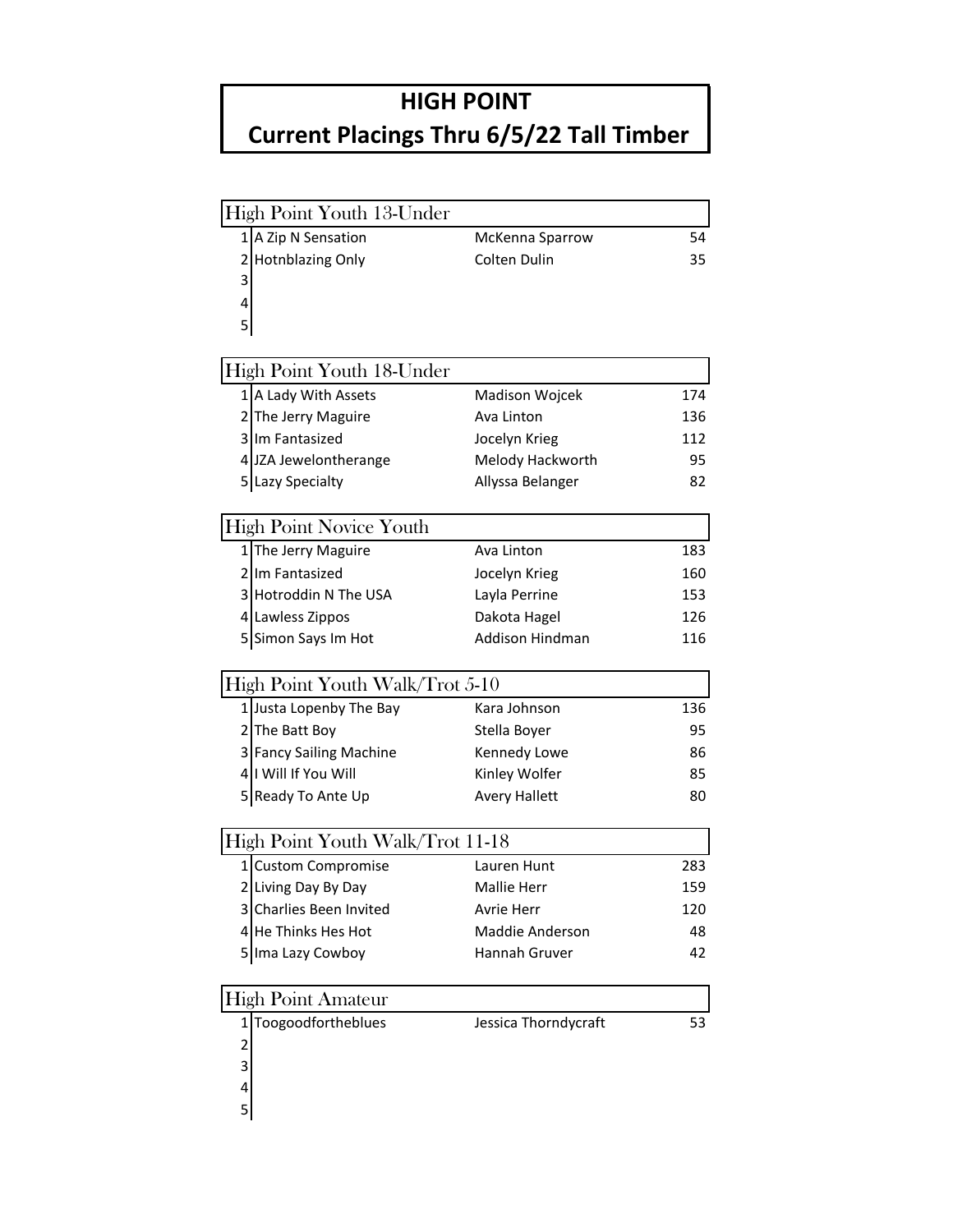|                                    | <b>High Point Amateur Masters</b> |                        |     |  |
|------------------------------------|-----------------------------------|------------------------|-----|--|
|                                    | 1 Almost Too Tempting             | Kristen Shaw           | 182 |  |
|                                    | 2 A Spot Of Zip                   | Kathleen Hugh          | 70  |  |
|                                    | 3 A Special Work Of Art           | Jeannie Gretz          | 68  |  |
|                                    | 4 VS Kixstart My Heart            | Robyn Ewing            | 67  |  |
| 5                                  |                                   |                        |     |  |
|                                    |                                   |                        |     |  |
|                                    | <b>High Point Novice Amateur</b>  |                        |     |  |
|                                    | 1 Daddys First Recruit            | Shawn Kingma           | 84  |  |
|                                    | 2 Color Me Invited                | <b>Teresa Irvin</b>    | 80  |  |
|                                    | 3 Fancy White Nikes               | Sarah Lutz             | 69  |  |
|                                    | 4 CTC Oh So Fancy                 | Ann Cooley             | 57  |  |
|                                    | 5 PWP Dun Itin Diamonds           | <b>Rylene Nowlin</b>   | 20  |  |
|                                    | High Point Amateur Walk/Trot      |                        |     |  |
|                                    | 1 One N Only Sensation            | Dana Brown             | 176 |  |
|                                    | 2 MRP Classified Invite           | Lawran Reed            | 144 |  |
|                                    | 3 Alotta Good Faith               | Denys Buss             | 121 |  |
|                                    | 4 PS Make Mine A Double           | Jennifer Johnson       | 107 |  |
|                                    | 5 A Good Mechanic                 | Sherri Rossmiller      | 81  |  |
|                                    |                                   |                        |     |  |
|                                    | <b>High Point Halter Geldings</b> |                        |     |  |
|                                    | 1 A Good Mechanic                 | Sherri Rossmiller      | 71  |  |
|                                    | 2 Totall Darkness                 | Phyllis Holt           | 33  |  |
|                                    | 3 Toogoodfortheblues              | Jessica Thorndycraft   | 30  |  |
|                                    | 4 Good Bars Only                  | Jamie Bansen           | 22  |  |
|                                    | 5 Lawless Zippos                  | Kimberly Basterrechea  | 16  |  |
|                                    | <b>High Point Halter Mares</b>    |                        |     |  |
|                                    | 1 Almost Too Tempting             | <b>Tammy Mills</b>     | 26  |  |
|                                    | 2 Chicas Last Initial             | <b>Destin Tonkin</b>   | 15  |  |
| ا 2                                | <b>Good Directions</b>            | Carrie Averil          | 15  |  |
|                                    | 4 PRF Finally Shameless           | Tasha Dunn             | 12  |  |
|                                    | 5 MS Goodwrench                   | Lindsay Stier-Johnson  | 10  |  |
|                                    |                                   |                        |     |  |
| <b>High Point Halter Stallions</b> |                                   |                        |     |  |
|                                    | 1 No Qualifier                    |                        |     |  |
|                                    | <b>High Point Junior Horse</b>    |                        |     |  |
|                                    | 1 Lazy Specialty                  | <b>Brandy Belanger</b> | 31  |  |
| 2                                  | CTC Oh So Fancy                   | Ann Cooley             | 15  |  |
| 3                                  |                                   |                        |     |  |
| 4                                  |                                   |                        |     |  |
| 5                                  |                                   |                        |     |  |